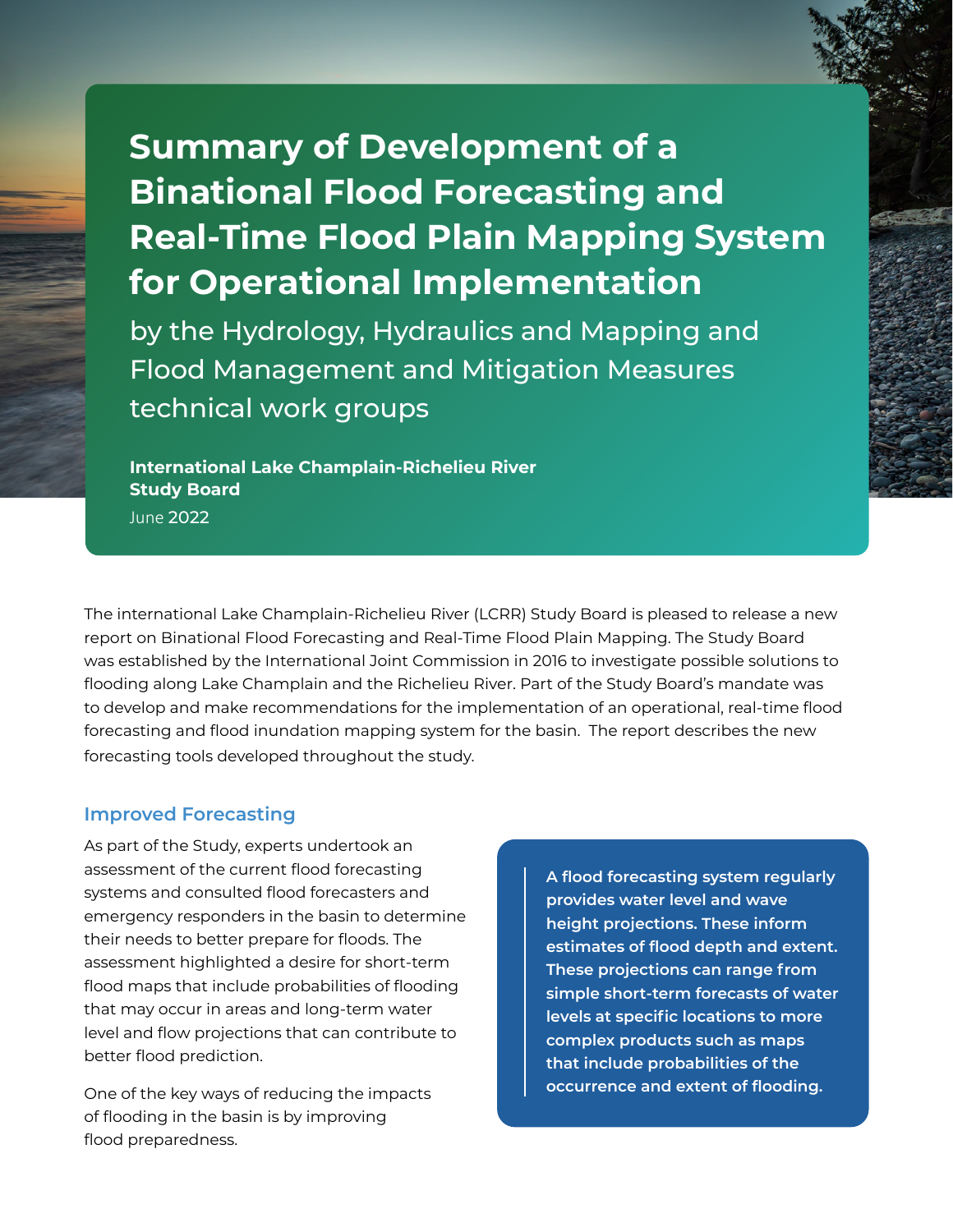

**Waves cause Lake Champlain to spill its banks.** *Credit: Matt Sutkoski*

Enhanced flood forecasting in the basin will aid local planners and emergency responders to prepare communities in the days and hours before floods occur. During the study, the separate flood forecasting systems in the US and in Quebec were evaluated and enhancements were made to both, including the development of a flood forecasting system that predicts flooding up to 5-days in advance.

Improved hydrological models were also created for forecasting in the LCRR basin. This includes modeling tributaries with much higher resolution. This results in better predictions of inflows into the lake and eventually, into the Richelieu River. Although not yet fully operational, the new forecasting tools in the US and Canada will be integrated into the existing forecasting systems over the coming years. The models simulate processes such as snow accumulation, snow melt, inflows from tributaries to Lake Champlain and outflows through the Richelieu River, as well as wind and wave conditions. All of this information is used to improve the accuracy of forecasting water levels in the basin.

## **Wave and Wind Modelling**

One of the findings of this Study was that spring 2011 flood damages were exacerbated by storm surges and wave events on Lake Champlain. To better understand how these forces contribute to flooding, the National Oceanic and Atmospheric Administration (NOAA) has integrated new modelling of wind and waves on the lake into their forecasting system. Surge and wave conditions are critical to public safety for recreational and commercial activities on the lake, such as boating and swimming, and for predicting coastal flood impacts at the shoreline where waves can run up and significantly impact infrastructure. Although not yet fully operational, the new flood [forecasting system for Lake Champlain](https://www.glerl.noaa.gov/res/champlain/) is available on an experimental basis through NOAA's Great Lakes Environmental Research Laboratory (GLERL).

The new system will inform future operational flood forecasts for the basin and support inundation mapping as well as recreational forecasts. It will provide input, particularly water level data, for Canadian flood models of the Richelieu River basin to improve binational